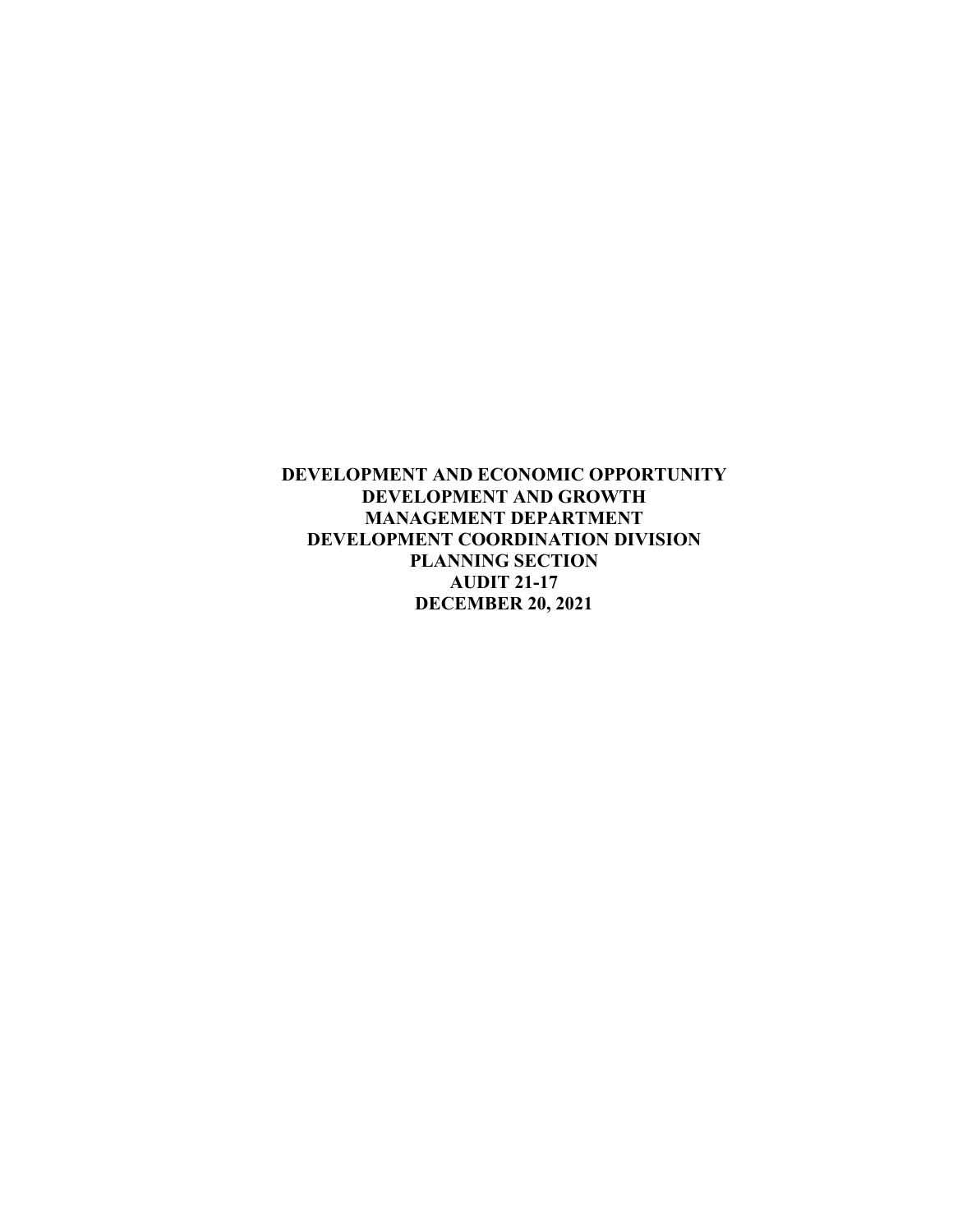**Internal Audit Department**





315 E. Kennedy Boulevard Tampa, Florida 33602 Office (813) 274-7159

December 20, 2021

Honorable Jane Castor Mayor, City of Tampa 1 City Hall Plaza Tampa, Florida

RE: Development Coordination Division – Planning Section, Audit 21-17

Dear Mayor Castor:

Attached is the Internal Audit Department's report on Development Coordination Division's Planning Section audit.

Management has already taken positive action in response to our recommendation. We thank the management and staff of Development Coordination Division's Planning Section for their cooperation and assistance during this audit.

Sincerely,

/s/ Christine Glover

Christine Glover Internal Audit Director

cc: John Bennett, Chief of Staff Carole Post, Development and Economic Opportunity Administrator Dennis Rogero, Chief Financial Officer Abbye Feeley, Development and Growth Management Director Eric Cotton, Development Coordination Manager Gina Grimes, City Attorney

**315 E. Kennedy Blvd** • **Tampa, Florida 33602** • **(813) 274-7159**

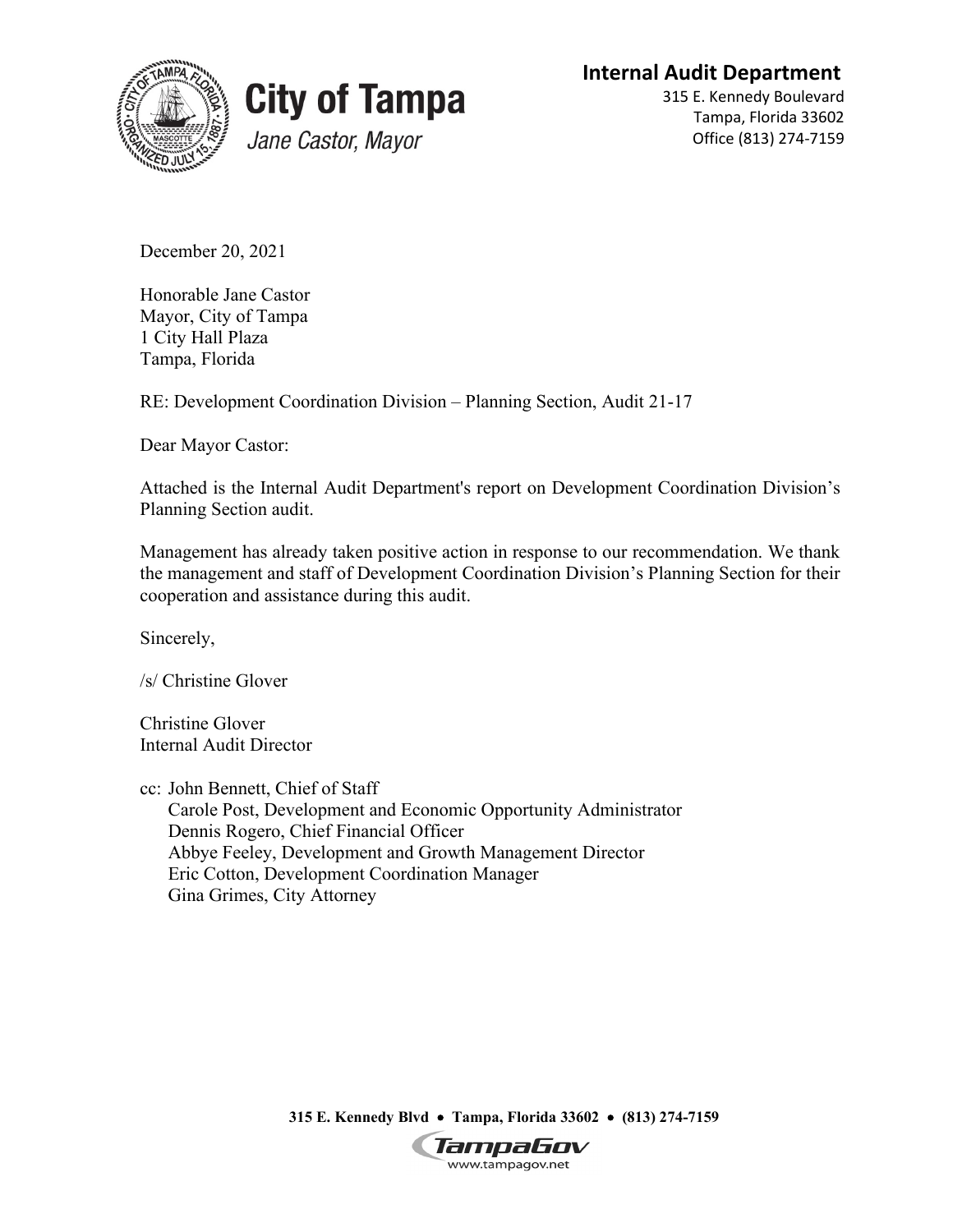## **DEVELOPMENT AND ECONOMIC OPPORTUNITY DEVELOPMENT AND GROWTH MANAGEMENT DEPARTMENT DEVELOPMENT COORDINATION DIVISION PLANNING SECTION AUDIT 21-17 DECEMBER 20, 2021**

/s/ Debbie Abbott

\_\_\_\_\_\_\_\_\_\_\_\_\_\_\_\_\_\_\_\_\_\_\_\_\_\_\_\_\_\_\_\_\_\_\_\_\_\_\_ Senior Auditor

/s/ Christine Glover  $\mathcal{L}_\text{max}$  and  $\mathcal{L}_\text{max}$  and  $\mathcal{L}_\text{max}$  and  $\mathcal{L}_\text{max}$ 

Audit Director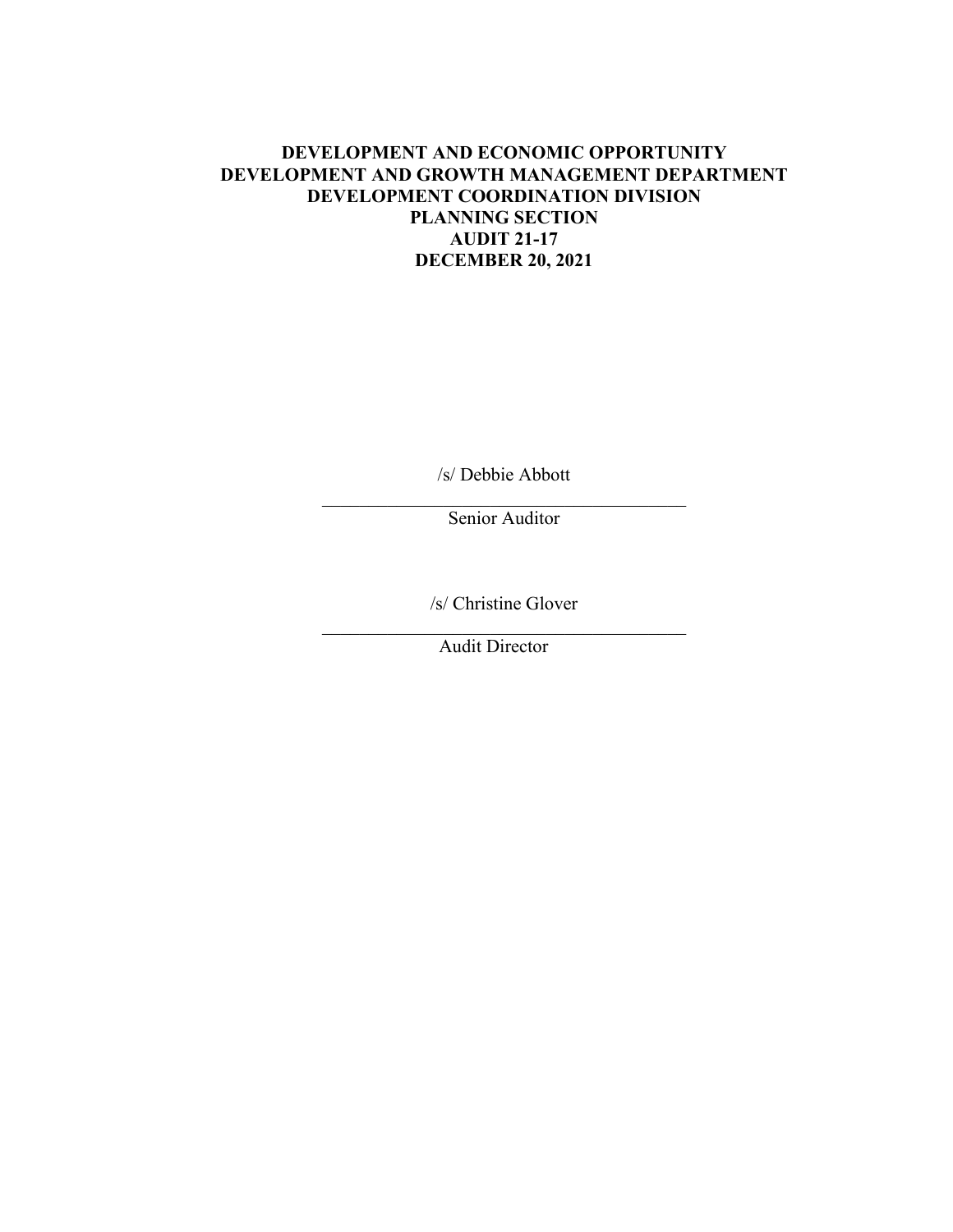## **DEVELOPMENT AND ECONOMIC OPPORTUNITY DEVELOPMENT AND GROWTH MANAGEMENT DEPARTMENT DEVELOPMENT COORDINATION DIVISION PLANNING SECTION AUDIT 21-17**

### **BACKGROUND**

The Development Coordination Division consists of five sections: Planning & Design (Urban Design), Zoning, Planning & Development, Transportation Planning, and ROW (Right-of-Way) & Mapping. The scope of this audit is limited to Urban Design and Transportation Planning sections.

Transportation Planning reviews both design exceptions and entitlement applications for compliance with City Code Chapters 22, 25, and 27. Urban Design reviews entitlement applications, design exceptions, and building permits for development within overlay and special districts. Transportation Planning and Urban Design staff also coordinate with outside agencies.

## **STATEMENT OF OBJECTIVES**

This audit was conducted in accordance with the Internal Audit Department's FY 2021 Audit Agenda. The objectives of this audit were to ensure that:

- 1. The system of internal controls for Transportation Planning and Urban Design is adequate.
- 2. Performance metrics are accurate, consistent, relevant, and verifiable.
- 3. Approved applications have required information and applicable fees have been paid.
- 4. Transportation Planning and Urban Design are effective in its preparation for the permit process.

#### **STATEMENT OF SCOPE**

The audit period covered activity that occurred from October 1, 2020, to March 31, 2021. Tests were performed to determine whether personnel were fulfilling their stated duties and responsibilities in an effective and efficient manner. Original records as well as copies were used as evidence and verified through observation and physical examination. Data reliability for the Accela system has been previously tested and determined reliable (Construction Services, 16-08). Accela has not been upgraded since its implementation but is scheduled for one in 2022.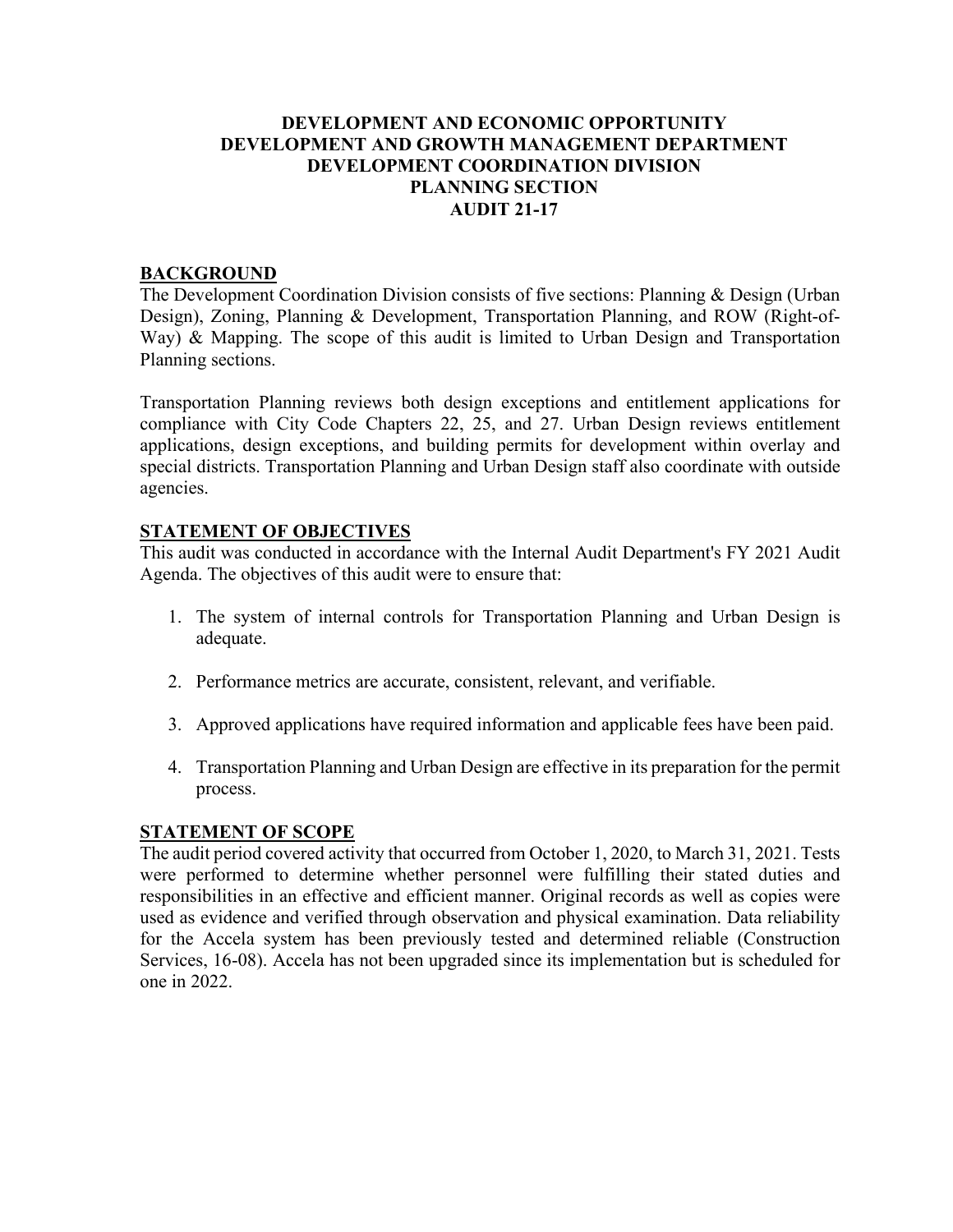# **STATEMENT OF METHODOLOGY**

The following steps were taken to determine compliance with the objectives:

- 1. Selected a sample of approved applications for January 1, 2021, through March 31, 2021, for Transportation Planning and Urban Design and determined fees were paid and supporting information was included.
- 2. Identified approved permits with applications that were worked by Transportation Planning and Urban Design for October 1, 2020, through December 31, 2020, for the sections' effectiveness.
- 3. Interviewed the Development Coordination Manager about their performance metrics. They do not currently report EPM performance metrics. They are included in Phase 3 of the implementation, which has not started reporting yet.

## **STATEMENT OF AUDITING STANDARDS**

We conducted this performance audit in accordance with generally accepted government auditing standards. Those standards require that we plan and perform the audit to obtain sufficient, appropriate evidence to provide a reasonable basis for our findings and conclusions based on our audit objectives. We believe that the evidence obtained provides a reasonable basis for our findings and conclusions based on our audit objectives.

## **AUDIT CONCLUSIONS**

Based upon the test work performed and the audit finding noted below, we conclude that:

- 1. The system of internal controls for Development Coordination could be improved with the addition of policies and procedures.
- 2. Development Coordination Management has not finalized their performance metrics. The department is included in Phase 3 of the EPM Dashboard implementation, which will take place in 2022.
- 3. Approved applications have required information and applicable fees have been paid.
- 4. The Development Coordination Division is effective in their preparation for the permit process.